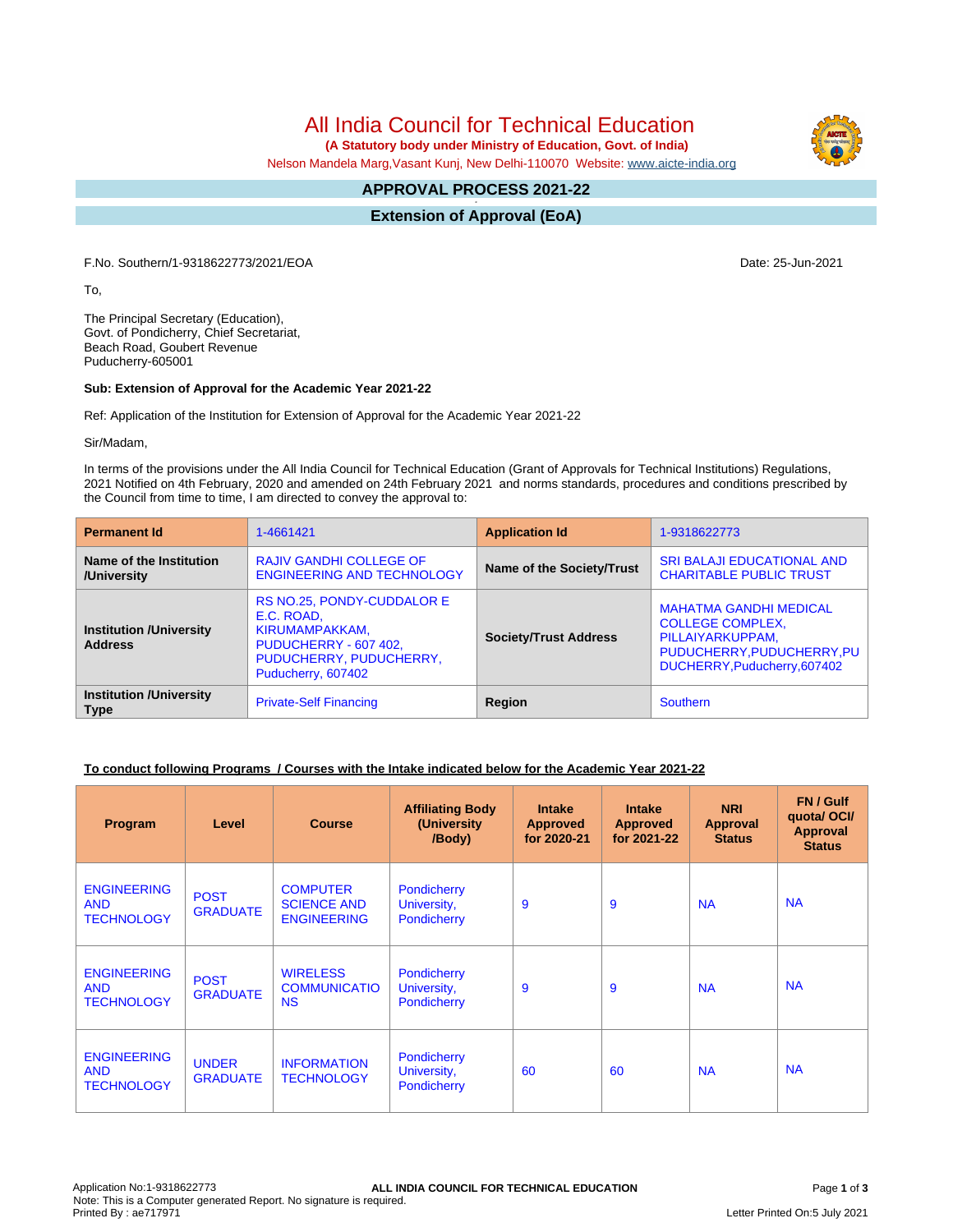| <b>ENGINEERING</b><br><b>AND</b><br><b>TECHNOLOGY</b> | <b>UNDER</b><br><b>GRADUATE</b> | <b>BIOMEDICAL</b><br><b>ENGINEERING</b>                                     | Pondicherry<br>University,<br>Pondicherry | 120 | 120 | <b>NA</b> | <b>NA</b> |
|-------------------------------------------------------|---------------------------------|-----------------------------------------------------------------------------|-------------------------------------------|-----|-----|-----------|-----------|
| <b>MANAGEMENT</b>                                     | <b>POST</b><br><b>GRADUATE</b>  | <b>MBA</b>                                                                  | Pondicherry<br>University,<br>Pondicherry | 60  | 60  | <b>NA</b> | <b>NA</b> |
| <b>ENGINEERING</b><br><b>AND</b><br><b>TECHNOLOGY</b> | <b>UNDER</b><br><b>GRADUATE</b> | <b>MECHANICAL</b><br><b>ENGINEERING</b>                                     | Pondicherry<br>University,<br>Pondicherry | 120 | 120 | <b>NA</b> | <b>NA</b> |
| <b>ENGINEERING</b><br><b>AND</b><br><b>TECHNOLOGY</b> | <b>UNDER</b><br><b>GRADUATE</b> | <b>ELECTRONICS &amp;</b><br><b>COMMUNICATIO</b><br><b>N ENGG</b>            | Pondicherry<br>University,<br>Pondicherry | 120 | 120 | <b>NA</b> | <b>NA</b> |
| <b>ENGINEERING</b><br><b>AND</b><br><b>TECHNOLOGY</b> | <b>UNDER</b><br><b>GRADUATE</b> | <b>ELECTRICAL</b><br><b>AND</b><br><b>ELECTRONICS</b><br><b>ENGINEERING</b> | Pondicherry<br>University,<br>Pondicherry | 60  | 60  | <b>NA</b> | <b>NA</b> |
| <b>ENGINEERING</b><br><b>AND</b><br><b>TECHNOLOGY</b> | <b>UNDER</b><br><b>GRADUATE</b> | <b>COMPUTER</b><br><b>SCIENCE &amp;</b><br><b>ENGINEERING</b>               | Pondicherry<br>University,<br>Pondicherry | 120 | 120 | <b>NA</b> | <b>NA</b> |
| <b>MCA</b>                                            | <b>POST</b><br><b>GRADUATE</b>  | <b>MASTER OF</b><br><b>COMPUTER</b><br><b>APPLICATIONS</b>                  | Pondicherry<br>University,<br>Pondicherry | 60  | 60  | <b>NA</b> | <b>NA</b> |

**It is mandatory to comply with all the essential requirements as given in APH 2021-22 (Appendix 6)**